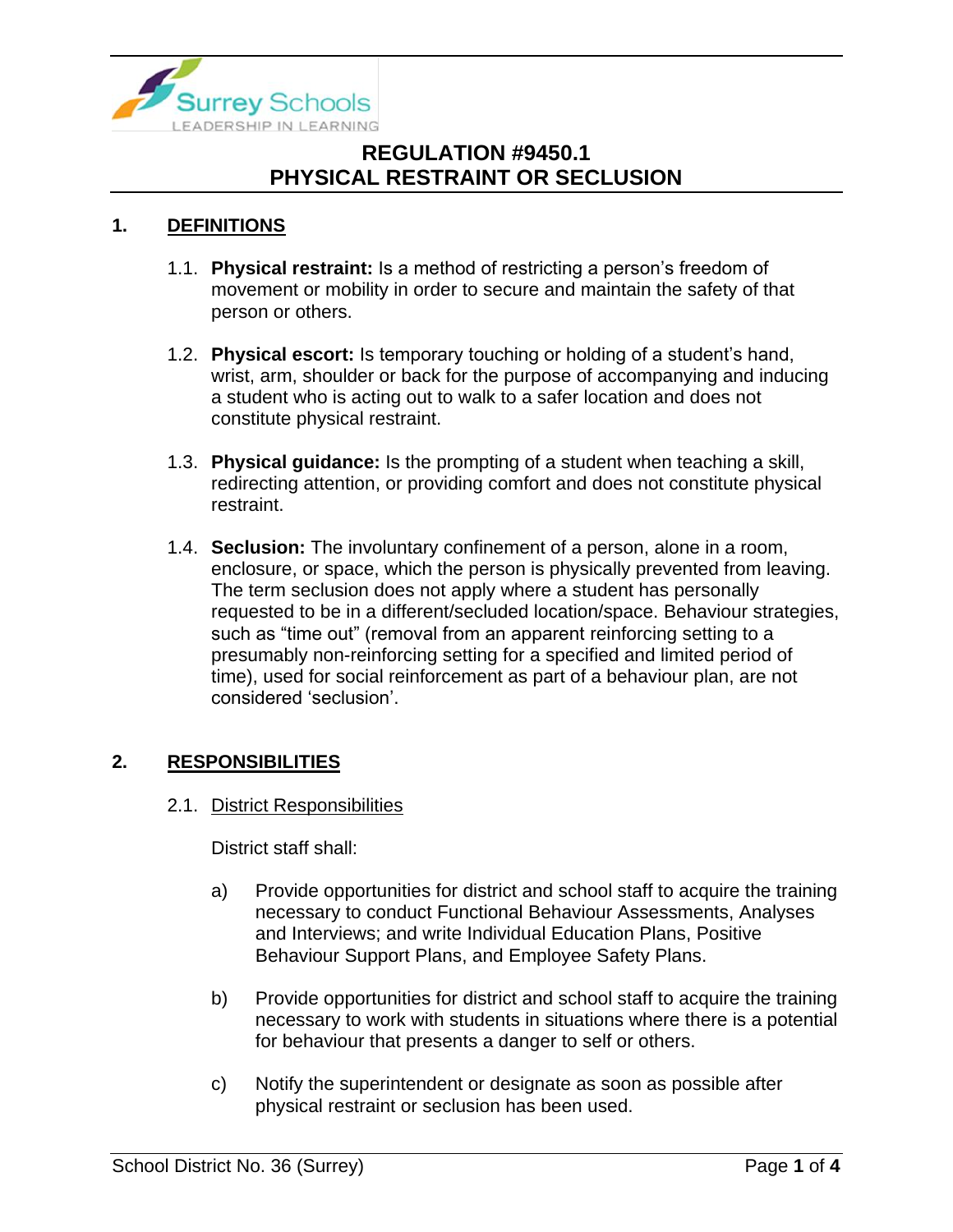

#### 2.2. School Responsibilities

The case manager and classroom teacher(s) together with other members of the team (e.g., Ministry of Children and Family Development, Psychologists, Psychiatrists, Paediatricians, Behaviour Consultants), parent(s)/guardian(s), and student (as appropriate) will:

- a) Investigate underlying causes of behavioural incidents (e.g., Functional Behaviour Assessment, analysis, interview).
- b) Develop an appropriate plan of intervention (e.g., Individual Educational Plan, Positive Behaviour Support Plan, Employee Safety Plan); and
- c) Monitor the plan of intervention on an ongoing basis, and revise as necessary.

### **3. SAFETY SECLUSION PROTOCOL**

- 3.1. School personnel will make every effort to structure learning environments and provide learning supports that make physical restraint and seclusion unnecessary.
- 3.2. School personnel will implement effective supports and interventions to prevent and de-escalate potentially unsafe situations.
- 3.3. Positive educational/behaviour interventions and mental health supports will routinely be provided for all students who require them, and they will be provided in a safe and least-restrictive environment.
- 3.4. Behaviour interventions will address the underlying cause of potentially harmful behaviour.
- 3.5. Neither restraint nor seclusion will be used as punishment, discipline, or to force compliance in an educational/learning setting.
- 3.6. Schools are strongly encouraged to include, among their staff members, individuals who are trained in positive behaviour intervention supports, conflict de-escalation, and crisis de-escalation techniques to enable them to defuse conflict and crisis situations.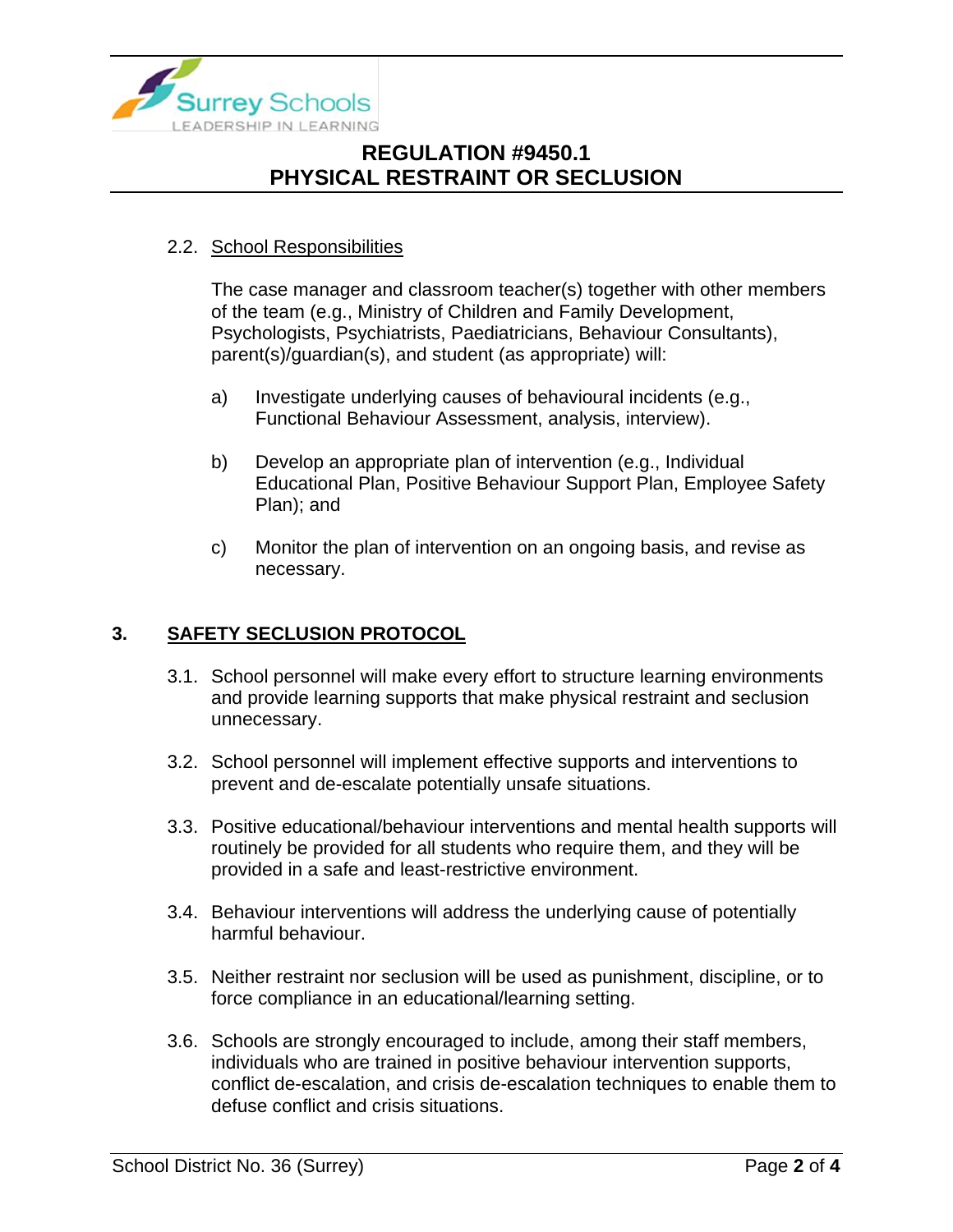

- 3.7. School personnel who work *directly* with a student in situations where there is a potential for imminent danger of serious physical harm to the student or others, and where they may be required to respond to an individual whose behaviour is presenting a danger to self or others, are expected to have been trained in crisis intervention and the safe use of physical restraint and seclusion.
- 3.8. Physical restraint or seclusion will be used *only* in exceptional circumstances where the behaviour of a student poses imminent danger of serious physical harm to self or others, including school personnel, and where less restrictive interventions have been ineffective in ending imminent danger of serious physical harm. Restraint or seclusion will be discontinued once imminent danger of serious physical self-harm or harm to others has dissipated.
- 3.9. Recurring use of restraint or seclusion must not be common practice in any student's educational program.
- 3.10.Parents, and where appropriate, students, will be offered opportunities to be consulted in the development of positive behaviour support plans and interventions and employee safety plans.
- 3.11.When physical restraint or seclusion is used:
	- a) The principal, vice principal, or designate will adhere to the *Safety Seclusion Protocol*.
	- b) The principal must be notified as soon as possible after an incident, always prior to the end of the school day on which the incident has occurred.
	- c) The principal, vice principal, or designate will provide parent(s)/guardian(s) with a copy of the *Safety Seclusion Incident Report for Parent*s as soon as possible, always prior to the end of the school day on which the incident has occurred.
	- d) The principal, vice principal, or designate, will submit the *Safety Seclusion Notification Record* to the district administrator responsible for Student Support as possible after an incident, always prior to the end of the school day on which the incident has occurred.